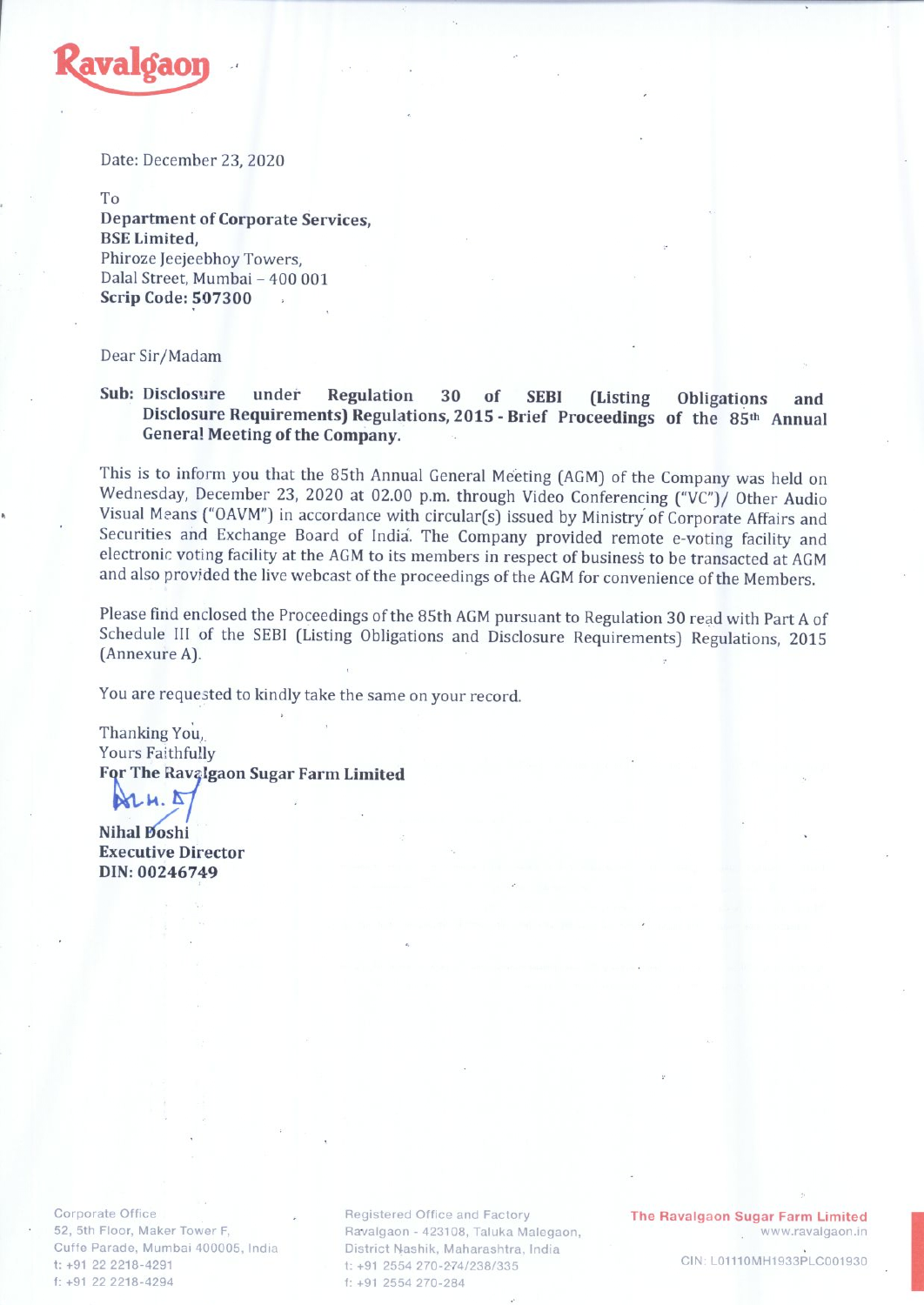

## Proceedings of the AGM

AnnexureA

The Eighty Fifth Annual General Meeting ('AGM') of The Ravalgaon Sugar Farm Limited ('the Company'), was held on Wednesday, December 23, <sup>2020</sup> at 2:00 P.M. (1ST) through Video Conference or Other Audio-Visual Means.

Mr. Harshavardhan Doshi, Chairman and Managing Director of the Company, chaired the meeting and after ascertaining the quorum, called the meeting to order at 02:06 p.m. The Chairman welcomed the Members to the AGM.

The Chairrnar. informed the Members that in view of the continuing COVID-19 pandemic and to ensure social distancing norms, the Eighty Fifth Annual General Meeting of the Company was convened through Video Conferencing or Other Audio-Visual Means, in accordance with various circulars issued by the Ministry of Corporate Affairs in this regard and in compliance with the applicable provisions of the Companies Act, 2013 and SEBI Listing Regulations 2015.

The Chairman stated the names of the members of the Board who were attending the meeting.

Mrs. Ritu Gianani, Company Secretary informed the Members that in compliance with the relevant provisions of the Companies Act 2013, Rules made thereunder and SEBI Listing Regulations, the Company had provided the facility to the Members to exercise their right to vote on the businesses proposed to be transacted at this AGM through remote e-voting. She also informed that the Company had provided the facility to vote at the meeting through e-voting platform of CDSL to those Members who did not exercise their vote through remote e-voting and the same facility would continue post 15 minutes of the conclusion of the Meeting.

The Company Secretary informed that the representatives of the Secretarial Auditors "M/s S. R. Padhye & Co." were also attending this meeting.

She further informed that Mr. Kalyan Gangwal, had been appointed as the Scrutinizer for remote e voting as well as e-voting at the AGM and he would hand over the combined report on voting within forty eight hours of conclusion of the AGM.

The Chairman informed the Members that there was no proxy facility available for this meeting, as it was dispensed by MCA.

The Chairman informed that the Notice of the meeting along with the Annual Report for FY 2019-20 was already sent to the members through electronic mode, in accordance with the circulars issued by the Ministry of Corporate Affairs and SEBI and therefore was taken as read.

Since the Statutory Audit Report and Secretarial Audit Report contained certain observations, the Chairman requested Mr. Nihal Doshi, Executive Director and Chief Financial Officer to read out the observations stated in the Statutory Audit Report and Secretarial Audit Report and the Management Response thereto.



Corporate Office 52, 5th Floor, Maker Tower F, Cuffe Parade, Mumbai 400005, India t: +91 22 2218-4291 Corporate Office<br>
52, 5th Floor, Maker Tower F, Ravalgaon - 423108, Taluka N<br>
Cuffe Parade, Mumbai 400005, India District Nashik, Maharashtra<br>
t: +91 22 2218-4291 t: +91 2554 270-274/238/335<br>
f: +91 2554 270-284

Ravalgaon - 423108, Taluka' Malegaon, District Nashik, Maharashtra, India t: +91 2554 270-274/238/335 <sup>I</sup> +91 255s1 270-284 The Ravalgaon Sugar Farm Limited

www.ravalgaon.in The Ravalgaon Sugar Farm Limited<br>www.ravalgaon.in<br>CIN: L01110MH1933PLC001930